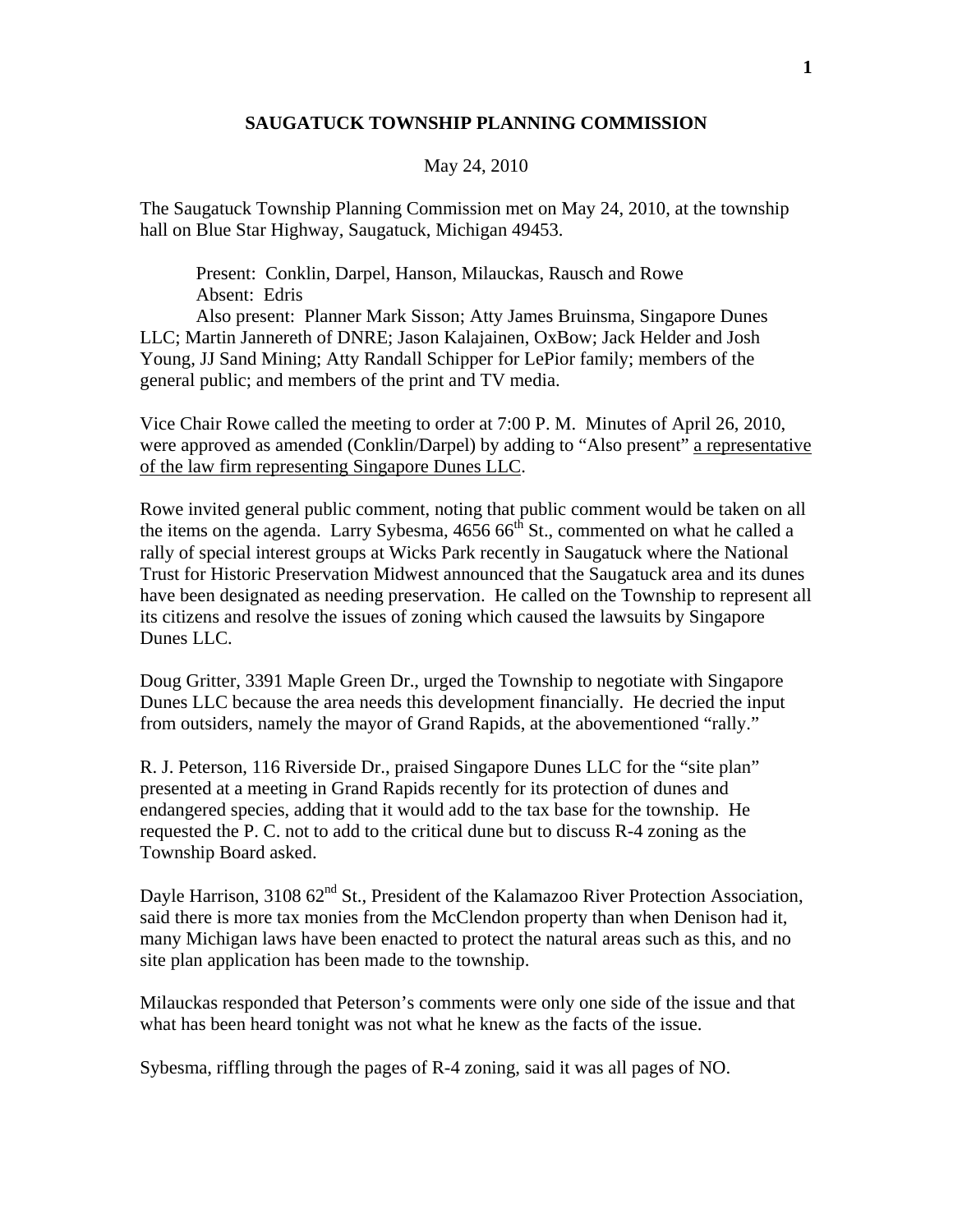Rowe introduced Martin Jannereth of the Department of Natural Resources and Environment who referred to the map of the area where the extension of the Critical Dune designation is proposed. He explained that Michigan bases its Critical Dunes law on the atlas of Critical Dunes, and an extension can be made of up to 250 feet from existing critical dunes and farther, if allowed by the local township. He announced that notices have been sent to property owners affected by the addition of the first 250 feet. They have 30 days to respond, preferably in writing. He said there is no pressure on the township to go forward with its decision on additional extension.

In the ensuing discussion, it was brought out that the 1989 dunes designation neglected this area and the DNRE is trying to correct that. Development in Critical Dunes means more care in engineering to build, regulation of contour, no clear cutting of trees, preparing safe access to property, building on top of or in the valley of a dune preferably, among other things, and getting permits from the DNRE. Hanson asked Sisson if the information provided by the DNRE was sufficient for the Planning Commission to make a decision on extending the Critical Dune, and Sisson responded YES.

Rowe read a letter from Atty Bruinsma for Singapore Dunes LLC which stated that property owner McClendon is committed to preservation of the dunes, conservation, and good government and he asks the P. C. not to go forward tonight because of the lawsuit. He claims bias on the part of the township since this issue has not come up in 20 years and believes it is instigated by the Saugatuck Dunes Coastal Alliance. He states he has only just received this notice on the first extension from the DNRE and has not had time to review it.

Harrison stated that the KRPA raised this issue in the '90's when a house was built in the area, and there have been lots of discussions before the advent of the Coastal Alliance. JJR knew about this when they did the original study of the property for McClendon. He added that it is consistent with the Tri-Community Plan.

Gritter asked why this is an issue now, suggesting that it only adds fuel to the fire.

Milauckas referring to the September 17, 2009, letter to the township from the DNRE requesting the extension, asked Jannereth how it did come up, and Jannereth said he thought it was Harrison's KRPA which first brought it up some time ago when work was proposed for access to the property. He added that there are eight parcels involved but the largest is Singapore Dunes LLC. Milauckas asked Atty Bruinsma what time frame he would suggest for the decision since he has 30 days to review it, but Bruinsma said he didn't know. Milauckas said he understood McClendon requests the township to hold off on any decisions, including docks, in the area, and Bruinsma said YES. Further discussion revealed that the State will move forward after the 30-day period, that there is an appeal process for property owners which might last year. If an application is made to build in the interim there is no control over land change, but if after the process has begun there will be control. Jannereth revealed that Singapore Dunes LLC has already applied for road construction in the area. Hanson said this is an opportunity for the Planning Commission to make a recommendation to the Township Board to consider agreeing to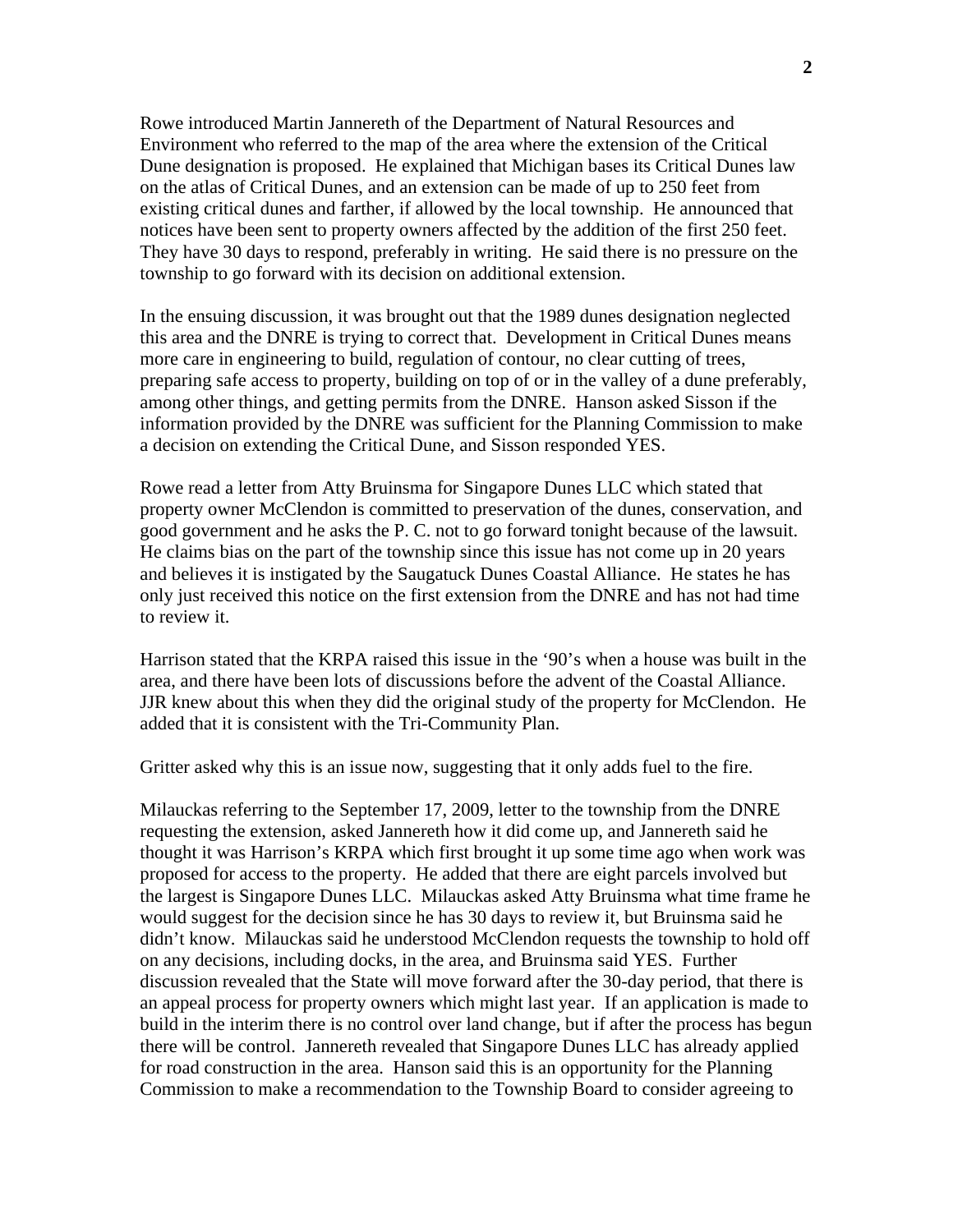the DNRE's commencement of the process. He said the Planning Commission is not deciding anything.

Rausch made a motion to recommend to the Township Board that, as indicated by "DNRE Documentation," they authorize the DNRE to begin its process to protect the environment by extending the Critical Dunes designation in certain areas of the Township more than the 250 feet the DNRE is allowed to do by Statute. Support by Conklin. Hanson read the Resolution, draft date 5/20/10, and it was amended by adding to the fifth "whereas" (page 2) "as indicated by DNRE Documentation."(Rausch/Conklin) Roll call vote: Milauckas, yes; Conklin, yes; Darpel, yes; Rowe, no; Hanson, yes; and Rausch, yes. Motion carried 5 to 1.

After a brief recess, the meeting reconvened at 8:40 P.M. to continue the discussion of docks and piers in the R-4, etc. Sisson presented his second draft of the Zoning Text Amendment, including amendments to Sec. 40-351, 40-907, 40-908, and adding a new subsection (e) to Sec. 40-909 creating standards to minimize the potential for adverse environmental impact. Sisson asked if the P. C. was satisfied with R-4 being SAU, should R-3 be the same and how should density be regulated. He stated that applicants would come to the P. C. first with their plans and then go to the DNRE. There was concern about how to determine whether an applicant had demonstrated he had conformed to the standards in Sec. 40-909 (e). After some discussion, Hanson said he thought if they took a minimal approach, they would be worrying about spacing, hazards to navigation, dredging, and exhaust from motorboats.

Rowe opened the discussion to public comment and Harrison suggested that the exemption for shallow-draft vessels indicated one could have as many as 30 rowboats which could cause havoc. He wanted the north shore separated from the south shore and he was concerned about there being no limit on the length of the dock.

Kalajainen said he preferred SAU because the north shore and south shore were such different areas. Because the OxBow dock would provide space for painters, he would prefer the longest dock possible. OxBow canoes pulled up on the beach would probably be disallowed under the section that prohibits "storage." He wondered about having to share a dock with a neighbor you couldn't stand.

An e-mail from Kay Smalley who is also on OxBow Lagoon was entered into the discussion. She is concerned about disallowing the storage of boats on the beach and about the possible requirement to share a dock with OxBow students. She wondered if electric motors would be okay.

Attorney Bruinsma for Singapore Dunes LLC advised he did not have any specific comments regarding the proposed dock ordinance amendment; however, he confirmed the property owner requests the township hold off on the dock ordinance amendment and other action relating to Singapore Dunes, including review of the R-4 zoning and review of the property owner's proposed PUD amendments because of the lawsuit.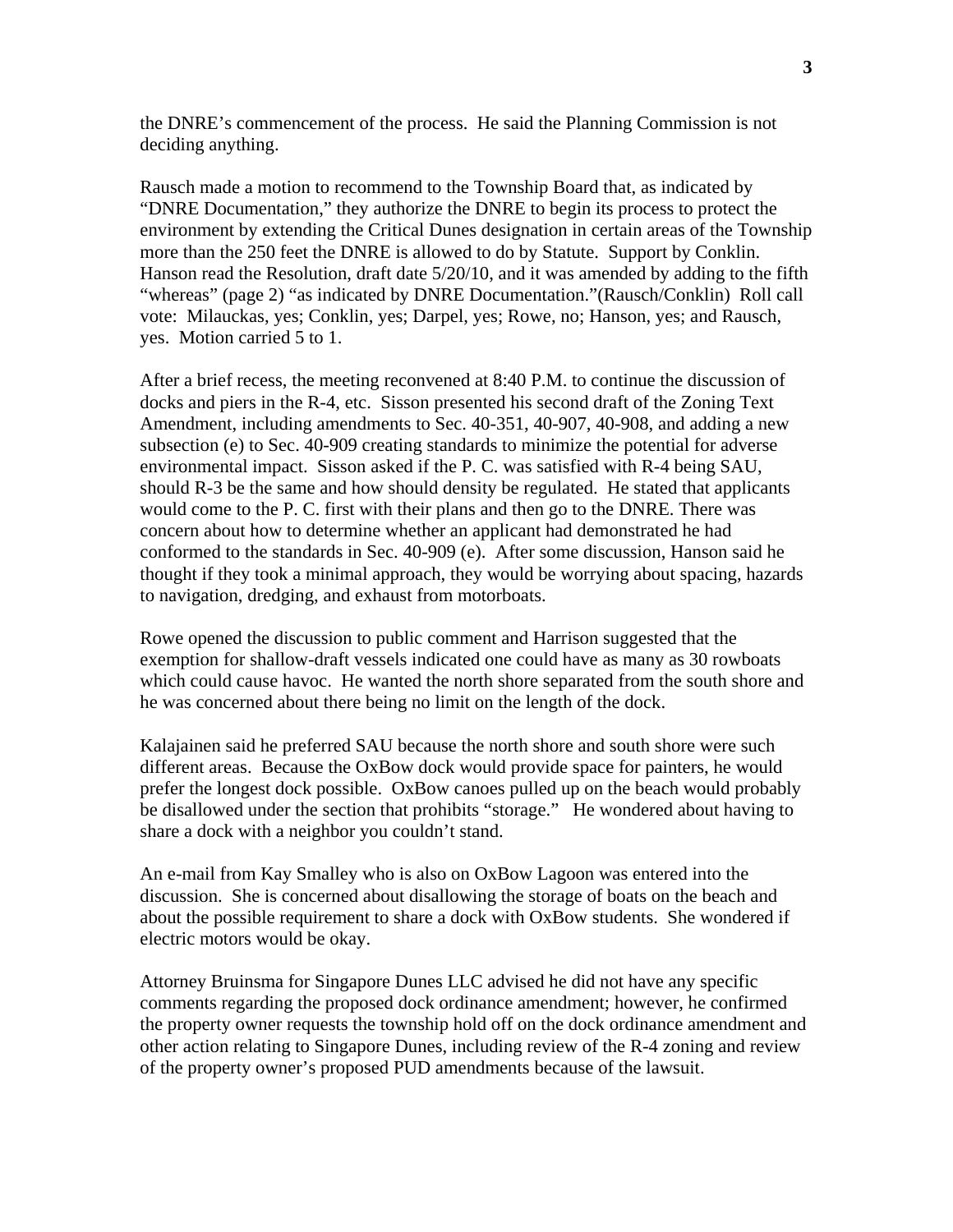After some discussion, Milauckas made a motion, supported by Rausch, to table the docks amendment to the next meeting. Motion carried.

Rowe continued the discussion on the driveway to Helder's sand mining operation at M-89 and  $62<sup>nd</sup>$  St. Sisson said in his e-mail of  $5/24/10$  the P. C. had three options: 1. Approve the SAU for the driveway and its incursion into the floodplain based on his findings, adding conditions, accepting the modified site plan or asking for revisions; 2. Table the SAU asking for additional information;

3. Deny the SAU, crafting a resolution outlining the rationale. This would require a new public hearing if a different access route to the mining operation (already approved) were found.

At 10:05 P.M. Rowe opened the discussion to public comment and Josh Young reported he had provided the amended site plan including the compensating cut and the 50-foot buffer from the mining operation. Sisson said he wanted contours better defined. Other access routes were discussed referring to a map of the area, but Young insisted the access in question from  $62<sup>nd</sup>$  is the best. Helder almost threatened a lawsuit against the Township for the value of the sand because of the time and money spent on this already. He said this access will be built as a farm road eventually anyway.

Atty Schipper, representing the LePior family, presented a letter dated May 24 which responded to Sisson's findings and stated that the ultimate question is who should bear the risk of flooding. After a great deal of discussion, it was ascertained that the neighbor's concerns were based on the lack of faith in a plan not conceived by an engineer, worry over the possible instability of the proposed road and what its wash-out would do to their property, and the noise and traffic from all the trucks.

Milauckas made a motion, supported by Hanson, to table the Helder driveway SAU to the next meeting so the applicant can provide an independent engineering report confirming the adequacy of the proposed driveway, that there would be no more flood impact from the project than there is already. Motion carried.

Meeting adjourned at 11:35 P.M. The next regular meeting is June 28 at 7:00 P.M.

\_\_\_\_\_\_\_\_\_\_\_\_\_\_\_\_\_\_\_\_\_\_\_\_\_\_\_\_\_\_\_\_\_\_ \_\_\_\_\_\_\_\_\_\_\_\_\_\_\_\_\_\_\_\_\_\_\_\_\_\_\_\_\_\_\_\_

| Betty A. White, Recording Secretary | Sandra Rausch, Secretary |
|-------------------------------------|--------------------------|
|                                     |                          |

## **MOTIONS**

1. Motion by Conklin/Darpel to approve amended minutes of April 26, 2010.

2. Motion by Rausch/Conklin to recommend to Township Board that they approve Resolution to invite DNRE to begin process to extend Critical Dune designation additional 250 feet.

3. Motion by Milauckas/Rausch to table zoning amendment on docks and piers in R-4 to next meeting.